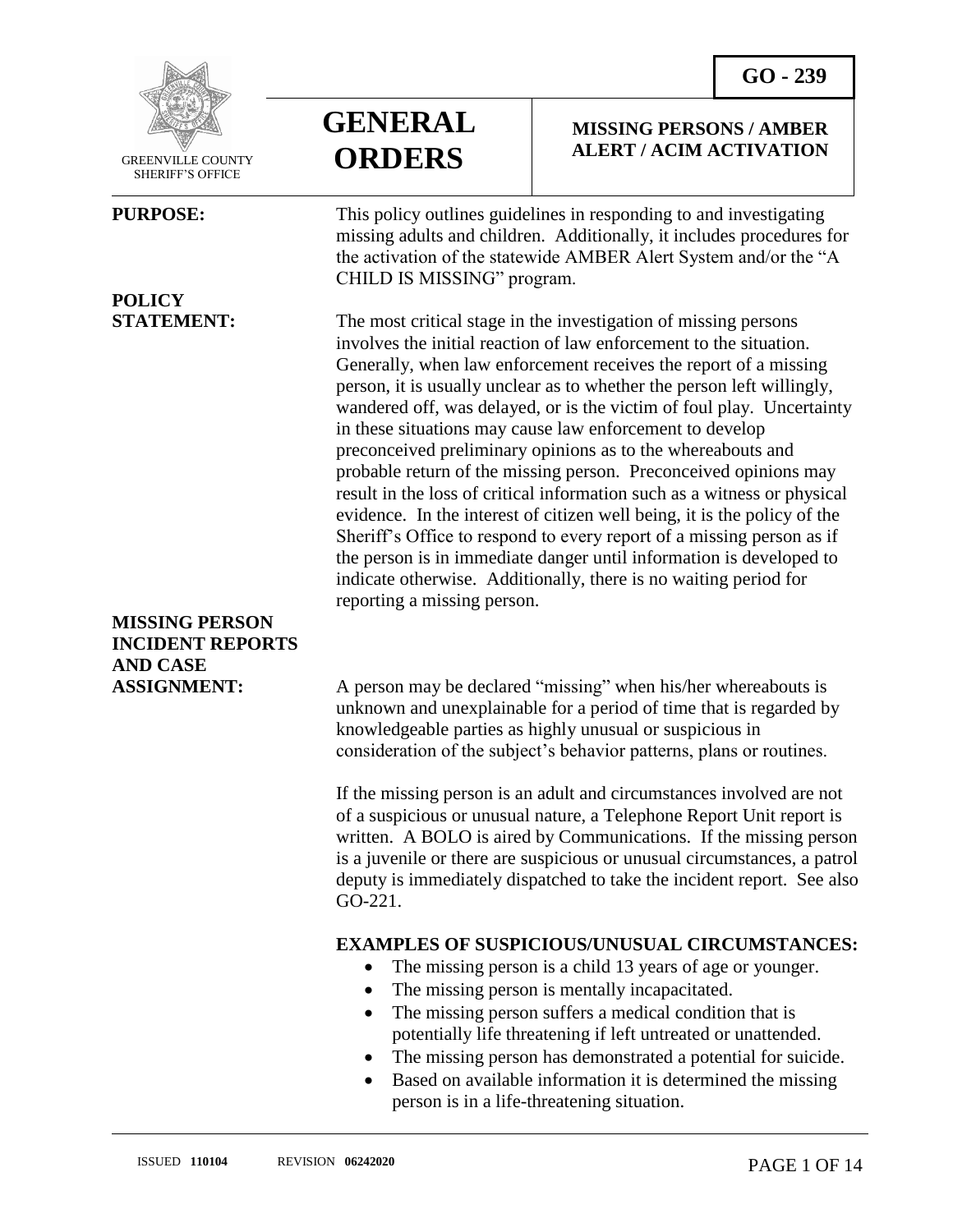- Based on available information it is believed that the missing person is a child who is in the company of adults who could endanger his or her welfare.
- The absence of the missing person is inconsistent with his or her established patterns of behavior and the deviation cannot be readily explained.
- Other circumstances are involved in the disappearance that would cause a reasonable person to conclude the missing person should be considered "at risk."

*Note – Both a motorized response and supervisor notification is required for all missing person incidents involving young children, the elderly, mentally ill persons, and the seriously ill or handicapped.* 

The **Criminal Investigations Division (CID)** investigates adult missing persons. The **SID – Juvenile Investigations Unit** investigates juvenile missing persons and runaways.

**A deputy assigned to follow-up a missing person case is to**:

- 1. Maintain contact with the complainant.
- 2. Report investigative progress to the missing person's family on a regular basis.

#### **MISSING CHILD/PERSON CATEGORIES:** Definitions -

**FAMILY ABDUCTION -** A non-custodial family member flees with a child, usually in direct violation of a court ordered custody arrangement.

**NON-FAMILY ABDUCTION -** A child who is taken by an unknown individual, through force or persuasion, usually in furtherance of additional victimization.

**RUNAWAY -** Most often a teenager, who leaves home voluntarily for a variety of reasons.

**THROWNAWAY -** A child whose caretaker makes no effort to recover the child who has run away, or who has been abandoned or deserted.

**LOST OR OTHERWISE MISSING -** A child who becomes separated from parents or caretakers under circumstances not indicating the likelihood of an abduction or voluntary absence. An adult whose whereabouts cannot be readily determined.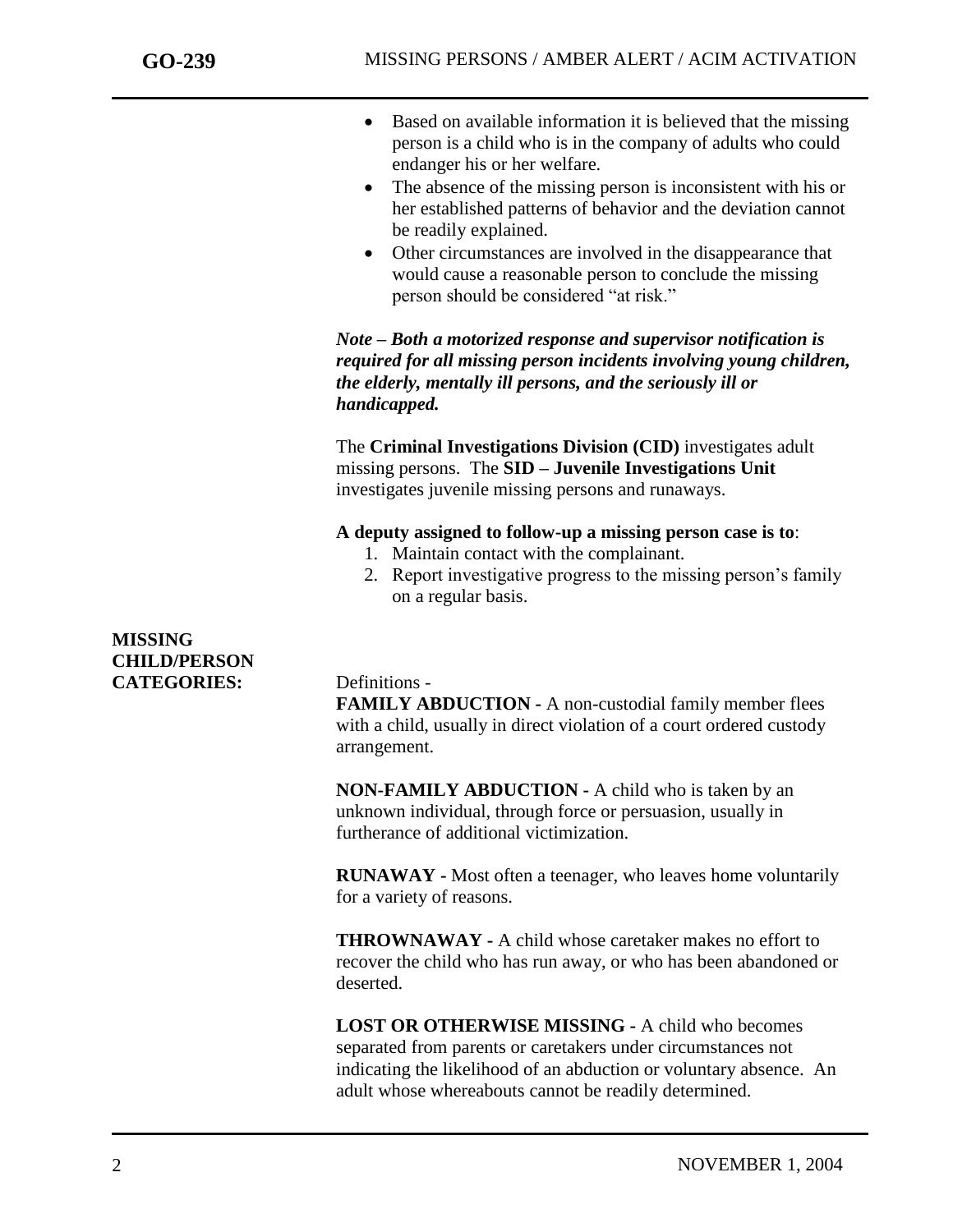#### **CALL TAKER RESPONSIBILITIES: Call takers are responsible for obtaining the following information from the complainant and relaying facts to the deputy while enroute to the scene:**

- 1. Who is missing? Name and relationship of caller to missing party.
- 2. When person was last seen.
- 3. Brief description of missing party.
- 4. Description of abductors/suspect vehicles, if applicable.
- 5. Location where missing party was last seen.
- 6. Complete callback information.

# **FIRST RESPONDER**

#### **RESPONSIBILITIES: The following are First Responder actions, considerations, and activities that will assist in performing competent, productive, and successful missing person investigations:**

- 1. Interview complainant(s) who made the initial report.
- 2. Confirm that adult/child is in fact missing.
- 3. If the party missing is a child, verify the child's custody status.
- 4. Identify circumstances of the disappearance.
- 5. Determine when, where, and by whom the missing person was last seen.
- 6. Interview individuals who last had contact with the missing person.
- 7. If the missing party is a child, determine the child's zone of safety (that distance from the residence a child is routinely allowed to go with parental consent).
- 8. Obtain a brief, recent history of family dynamics.
- 9. Based on available information, make an initial determination of the type of incident whether family abduction, non-family abduction, runaway, thrownaway, lost or otherwise missing.
- 10. Obtain a detailed description of the missing person, abductor, and any vehicles used.
- 11. Secure photographs/video tapes of the missing person and the abductor, if available.
- 12. Evaluate whether circumstances of missing person's disappearance meets AMBER Alert protocol. Discuss plan activation with supervisor.
- 13. Relay detailed descriptive information to Communications for BOLO updates.
- 14. Determine need for additional personnel and discuss need with supervisor.
- 15. Obtain and note permission to search home or building where incident took place.
- 16. Conduct an immediate, thorough search of the missing child's home, even if the child was reported missing from a different location.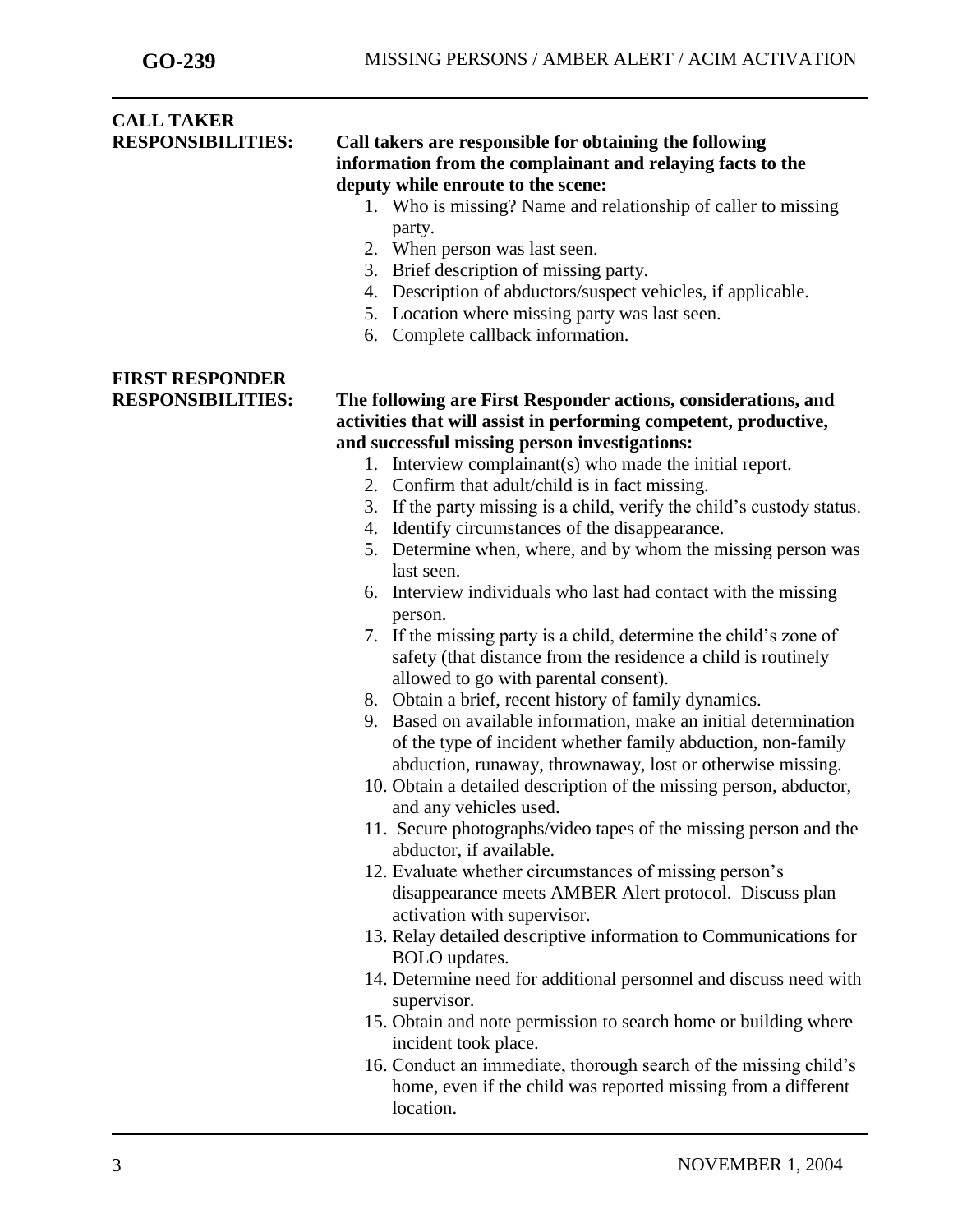- 17. Initiate a neighborhood canvass.
- 18. Ascertain if the missing person has a cellular telephone or other electronic communication device.
- 19. Treat areas of interest as potential crime scenes.
- 20. Determine if surveillance or security cameras in the vicinity may have captured information about the missing person's disappearance.
- 21. Interview other family members, friends/associates, and friends of the family to determine when they last saw the missing person and what they think happened to the missing person.

# **SUPERVISORY**

#### **RESPONSIBILITIES: The following are supervisory personnel actions, considerations, and activities that will assist in performing competent, productive, and successful missing person investigations:**

- 1. Obtain written reports from the first responding deputy and other personnel at the scene.
- 2. Decide if circumstances of missing person's disappearance meet the protocol in place for activation of an AMBER Alert.
- 3. Determine if additional personnel are needed to assist in the investigation.
- 4. Determine the need of the Search and Rescue Team.
- 5. Establish a command post, if applicable.
- 6. Determine if additional assistance is necessary from: SID, CID, Victim-Witness Unit, SLED, and FBI.
- 7. Ensure that all required resources, equipment, and assistance necessary to conduct an efficient investigation have been requested and expedite their availability.
- 8. Ensure coordination/cooperation among all law enforcement personnel involved in the investigation and search effort.
- 9. Ensure that all required notifications are made.
- 10. Ensure that all agency policies and procedures are in compliance.
- 11. Be available to make any decisions or determinations as they develop.
- 12. Inform the Public Information Officer if the need exists to use media services.
- 13. Inform the Public Information Officer if AMBER Alert is activated.

# **SEARCH AND RESCUE**

**TEAM:** The Search and Rescue Team consists of properly trained personnel to assist in the search for endangered missing persons and wanted persons. The purpose of this policy is to provide guidelines for the management and use of the Search and Rescue Team.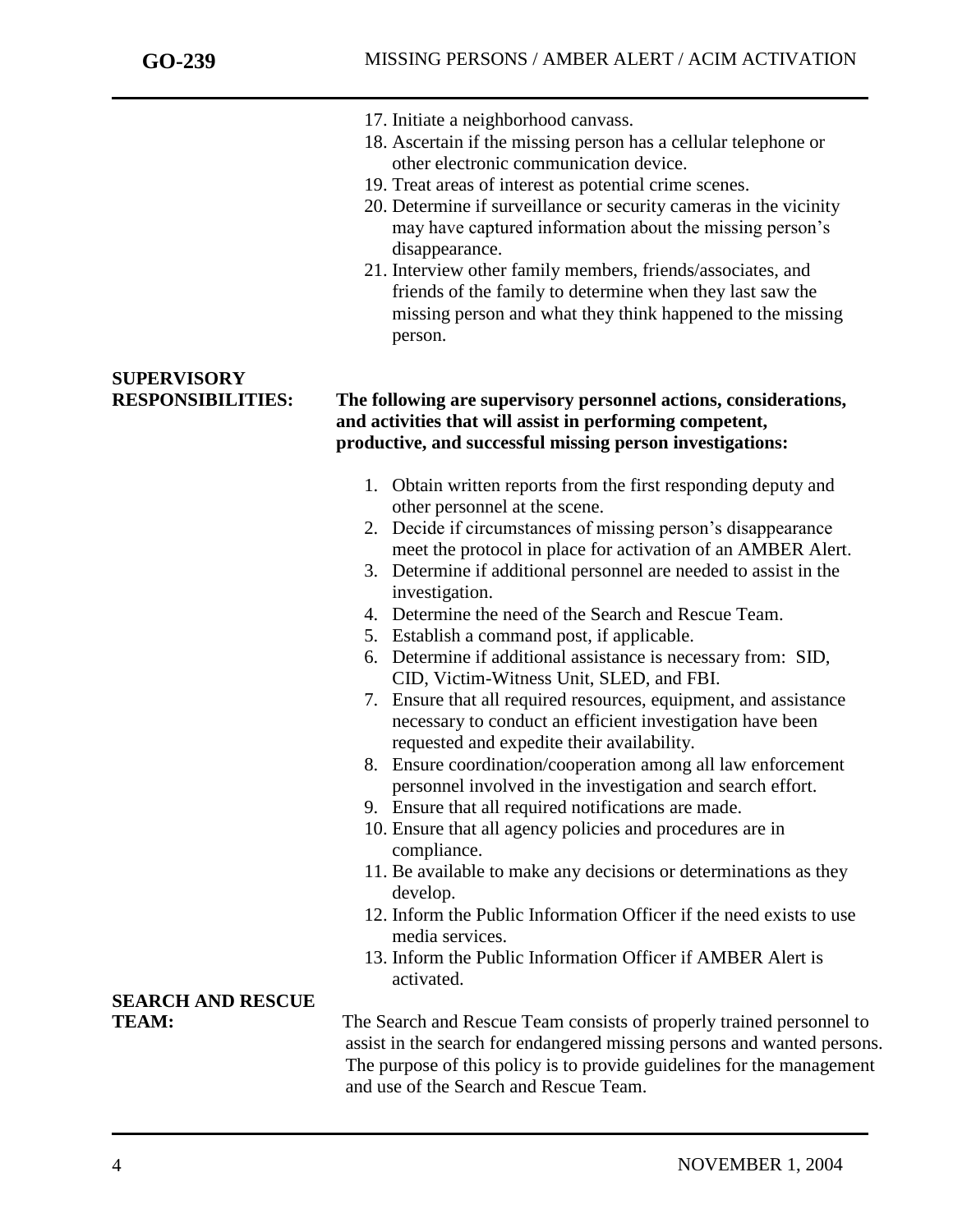**INVESTIGATIVE** 

**DEPUTY**

j

#### **Authorized use:**

- The Search and Rescue Team will respond as requested by a Sheriff's Office Field Supervisor, or at the request of Law Enforcement Agencies in the County of Greenville.
- Requests by agencies outside of Greenville County are subject to existing mutual aid agreements, the approval of the Team Commander or the Search and Rescue Team Coordinator. In their absence the acting Platoon Commander may activate the team.
- Requests from other agencies or out of state requests are approved by the Sheriff or his designee.

#### **RESPONSIBILITIES: The following are investigative deputy actions, considerations, and activities that will assist in performing competent, productive, and successful missing person investigations:**

- 1. Verify the accuracy of all descriptive information and other details developed during the preliminary investigation.
- 2. Correct and investigate the reasons for conflicting information offered by witnesses and other individuals.
- 3. Review and evaluate all available information and evidence collected.
- 4. Develop and execute an investigative plan.
- 5. Determine what additional resources and specialized services are required.
- 6. Ensure that details of the case are reported to the National Center for Missing and Exploited Children, if applicable.
- 7. Secure the child's latest medical and dental records, and if available fingerprints.
- 8. Establish a leads-management system to prioritize leads and ensure that each one is reviewed and followed up on.

#### **Note – Medical, dental, and fingerprint records are critical when investigating unidentified children.**

**NCIC ENTRY:** All missing adults or juveniles are immediately entered into NCIC by Communications. Removal of missing persons from NCIC is the responsibility of each investigating deputy.

**SEARCH:** Whenever deemed necessary by an on-duty supervisor, additional resources may be employed in a search for a missing person; i.e. canines, search and rescue, and Air Support. All Sheriff's Office law enforcement and civilian resources are available for this purpose. Age, mental/physical condition of the missing person, time of day, weather conditions and area terrain are factors that can place a missing person at risk.

# **MISSING PERSON**

# **MISSING PERSON**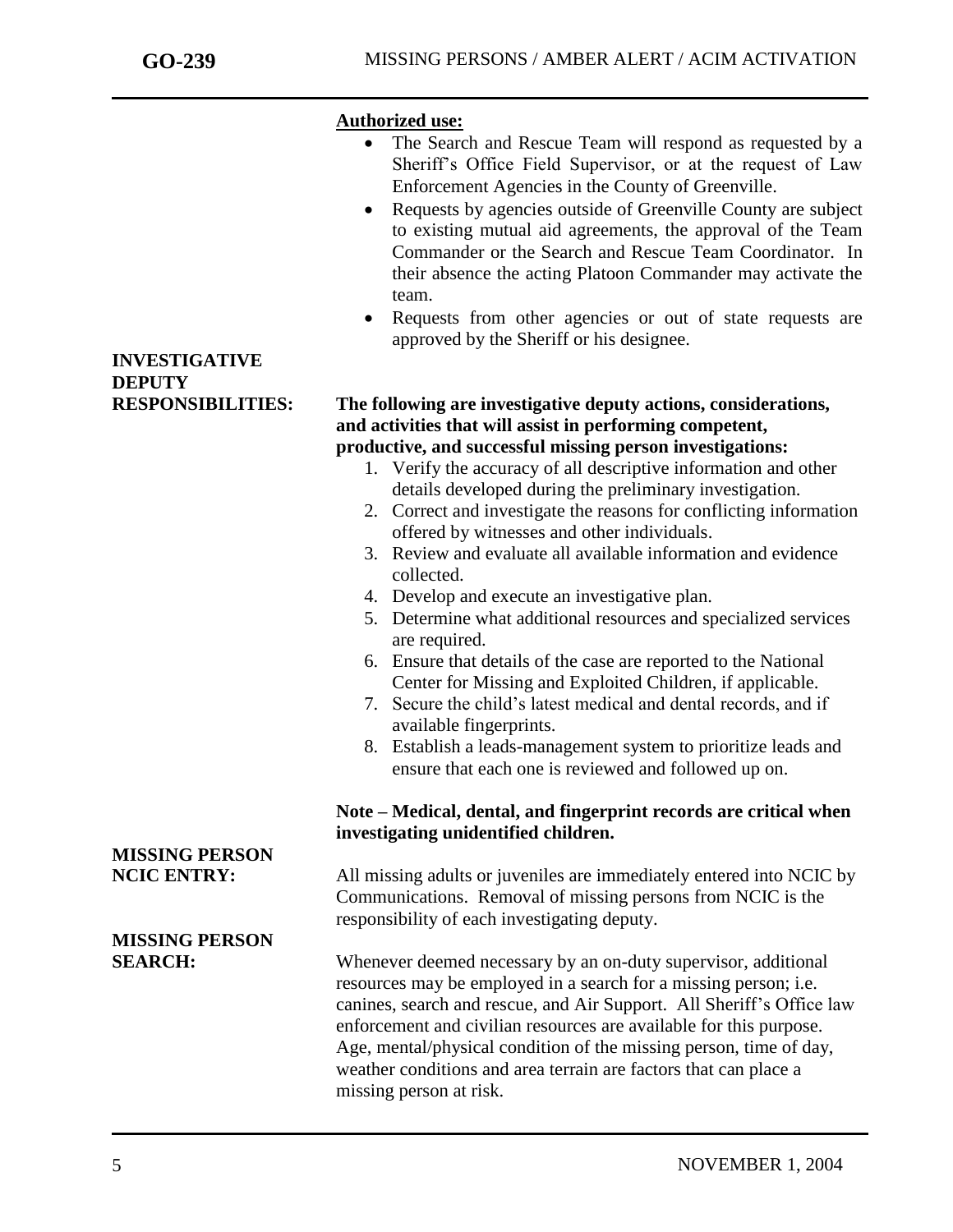**Searches are mandatory for at risk or critically missing persons**; see also the next section of this order describing the activation of AMBER Alert. See also GO-220.

### **AMBER ALERT SYSTEM: Required Criteria for Activation of the South Carolina AMBER Alert:** 1. It is believed a child was abducted (taken from his or her

- environment unlawfully, without authority of law, and without permission from parents or legal guardian). 2. The child is 17 years old or younger, and it is believed the
- child is in immediate danger of serious bodily harm or death; or an individual is 18 years old or older, and it is believed he or she is at a greater risk for immediate danger of serious bodily harm or death because the individual possesses a proven physical or mental disability.
- 3. All other possibilities for the victim's disappearance have been reasonably excluded.
- 4. There is sufficient information available to disseminate to the public that could assist in locating the victim, suspect, or vehicle used in the abduction.

**NOTE -** *To qualify for activation of AMBER Alert, a missing person investigation must meet all of the four required criteria.* 

### **Procedure for Activating AMBER Alert:**

- **1.** The missing person is entered into NCIC and removed when located.
- 2. Only Captains and above may activate the AMBER Alert.
- 3. When the Sheriff or a Captain determines a case meets the criteria for AMBER Alert activation, the abduction is reported to the South Carolina Clearinghouse at (800)322-4453 or SLED Headquarters at (803)737-9000.
- 4. A completed South Carolina AMBER Alert Information Form (see attached) and a photograph of the victim are faxed to (803)896-7041.

### **What Will Result Upon Activation:**

- 1. SLED will fax and e-mail the **South Carolina AMBER Alert Information Form** to radio and television stations designated by the South Carolina Broadcasters Association.
- 2. The Associated Press Control Bureau for South Carolina will provide this information for broadcast wires in North Carolina and Georgia.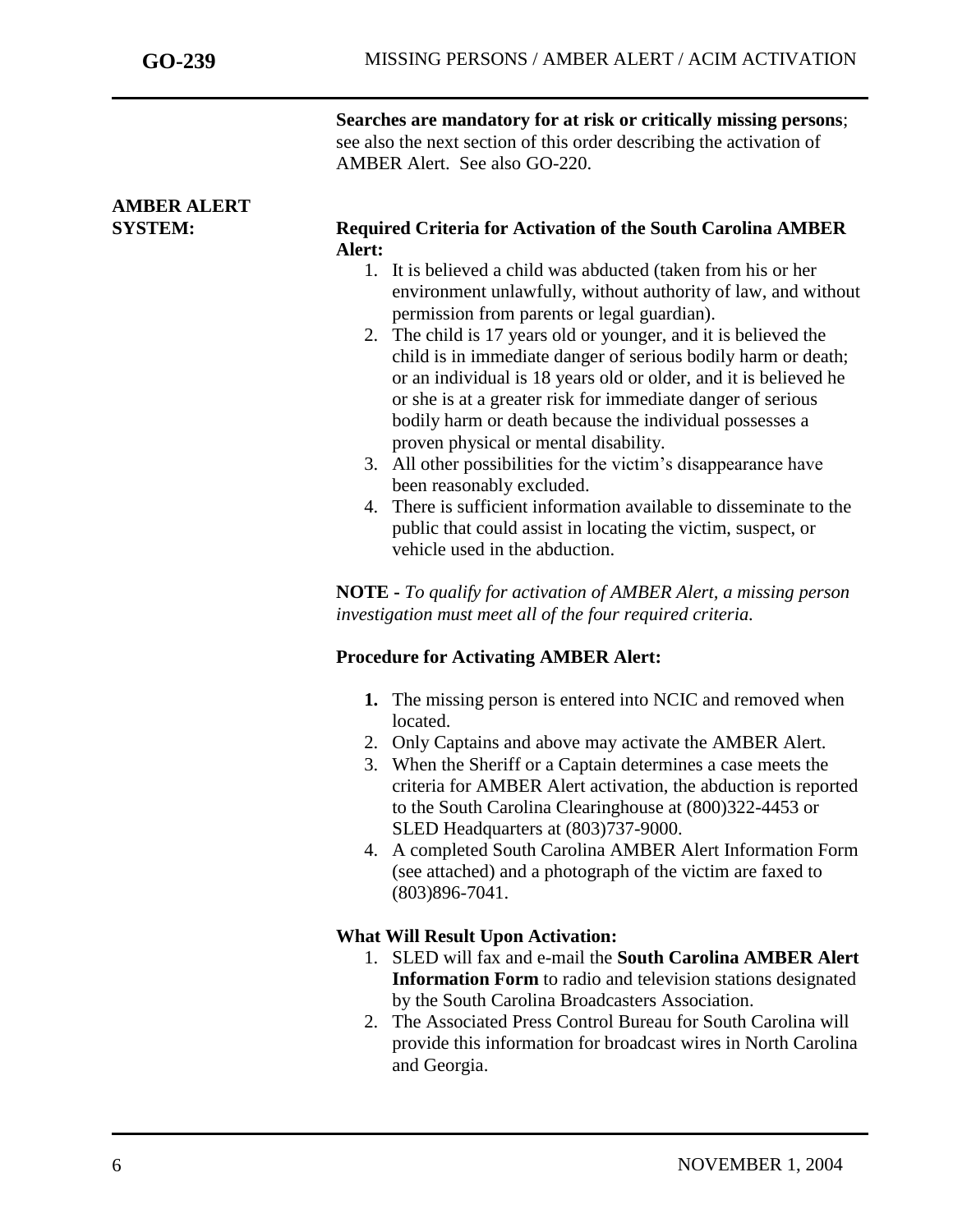- 3. SLED will notify all South Carolina law enforcement agencies, including DPS, DOT, FBI, and the South Carolina Truckers' Association.
- 4. The public will be notified by the news media every fifteen minutes for the next three hours.
- 5. After eight hours, any updates/cancellations should be made directly to the South Carolina Clearinghouse at 1-800-322- 4453 using either the **South Carolina AMBER Alert Update Form** or the **South Carolina AMBER Alert Cancellation Form**.
- 6. In the event a citizen sees the child, abductor, and/or suspect vehicle, they should immediately call 911. The agency receiving this information will contact the Sheriff's Office with the citizen-supplied information.

#### **At the conclusion of an AMBER Alert, SLED will:**

- 1. Fax and e-mail a formal termination of alert to all radio/television stations and the Associated Press Control Bureau for South Carolina.
- **2.** Notify all South Carolina law enforcement agencies, including DPS, DOT, FBI and the SC Truckers' Association.

**AFTER-ACTION REVIEW** – Upon conclusion of a South Carolina AMBER Alert, the Sheriff's Office and the South Carolina AMBER Alert Review Committee will assess the operational efficiency of the Alert to determine if any systematic changes are needed.

# **"A CHILD IS MISSING"**

**PROGRAM: A CHILD IS MISSING (ACIM)** is a not-for-profit program designed to provide timely information to the public about a missing person. **ACIM** generates telephone calls to local residents and businesses after initiation by the Sheriff's Office. This is a program that can be utilized when an incident does not meet the criteria for an AMBER Alert. *It is this agency's policy to utilize ACIM only for missing children, elderly, and disabled persons.*

> **ACIM ACTIVATION -** If the missing person is a child (2-16 years old), an elderly person (with Alzheimer's) or a disabled person (in danger) the investigating deputy's supervisor may activate **ACIM**. ACIM is available for use twenty-four/seven.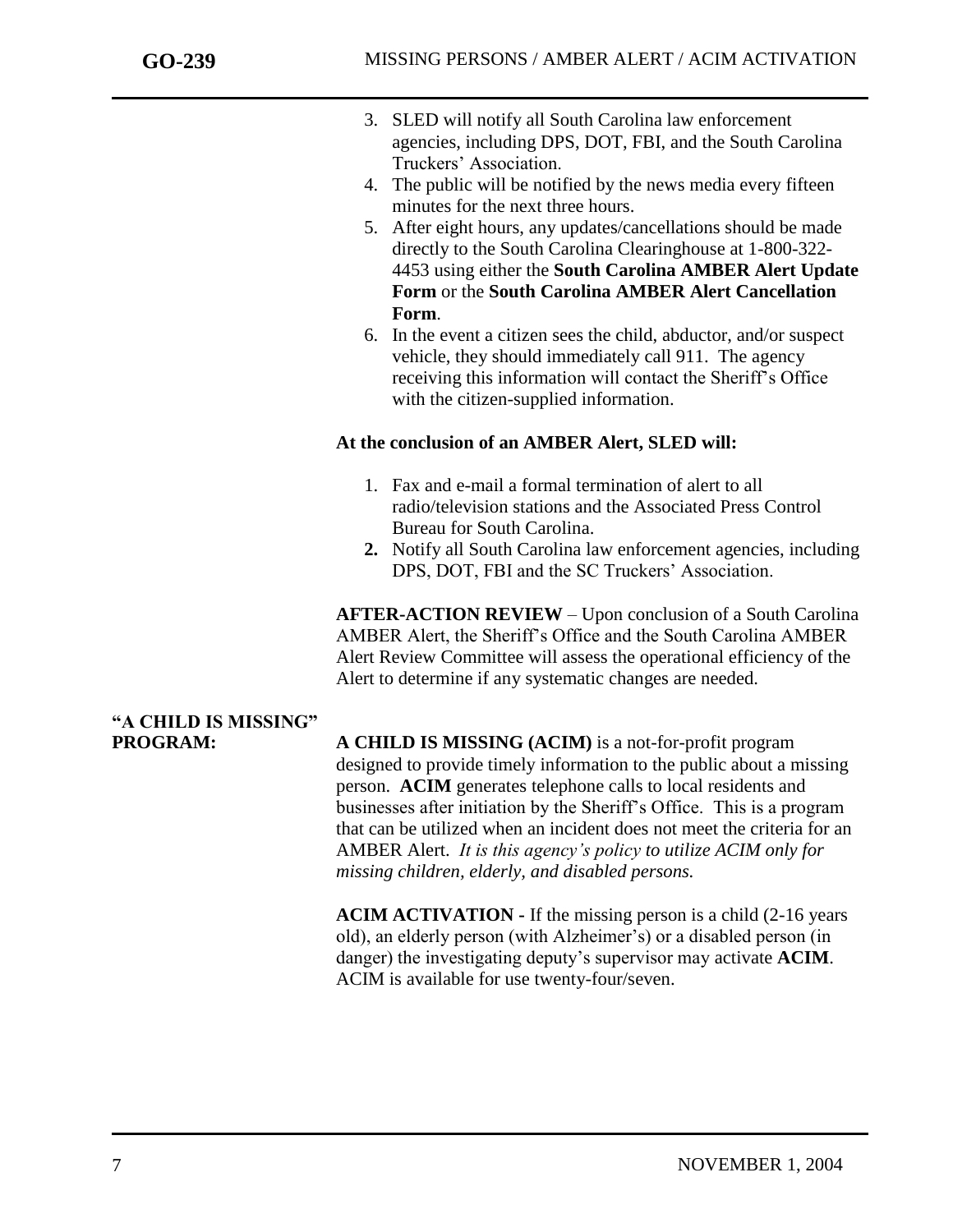#### **FACTORS FOR DETERMINING USE OF ACIM: CHILDREN:**

- 1. A child should be between 2 and 16 years old.
- 2. The complainant is an adult family member, teacher, or another adult who is responsible for the child.
- 3. Runaways deemed at-risk.
- 4. Stranger abduction prior to activating the AMBER Alert.

**DISABLED PERSON -** There is no age stipulation for a disabled person. For purposes of this policy, a disabled person will fall into one of the following categories:

- 1. The person has a physical or mental impairment that severely limits self-care, is elderly, or suffers from Alzheimer's or senile dementia.
- 2. The person is disoriented or unable to respond to simple questions regarding personal information such as name and address.
- 3. The person is dependent upon life sustaining medication.
- 4. The approving supervisor may take into account other circumstances that may influence using ACIM even if the person is a habitual runaway or walk-away. Examples of these circumstances are: suspected foul play, imminent severe weather, etc.

#### **ACTIVATING ACIM: Procedure -**

- 1. The Shift Commander is to immediately call 1-888-875-ACIM (or 2246) (if no answer, call pager 1-954-492-4778); see page 10 of this order - **ACIM Information Checklist**.
- 2. The Shift Commander is to provide ACIM with telephone number 467-5535 as this agency's contact number for leads.
- 3. The Communications Center is to be notified about the ACIM activation.
- 4. ACIM activation is to be documented in the missing person incident report – see General Order 221.
- 5. Initially, Communications' personnel will man the ACIM phone; however, if necessary additional manpower may be assigned as needed.

Leads and information received from a citizen concerning the missing person are to be documented on A Child is Missing-Leads and Information Sheet; see blank form included with this order. A Child is Missing-Leads and Information Sheets are to be forwarded to the supervisor in charge of the case. The supervisor in charge of the case depends on whether the incident was resolved during the initial reporting shift or the case was assigned to CID. After evaluation of the information, a supervisor is to take appropriate action.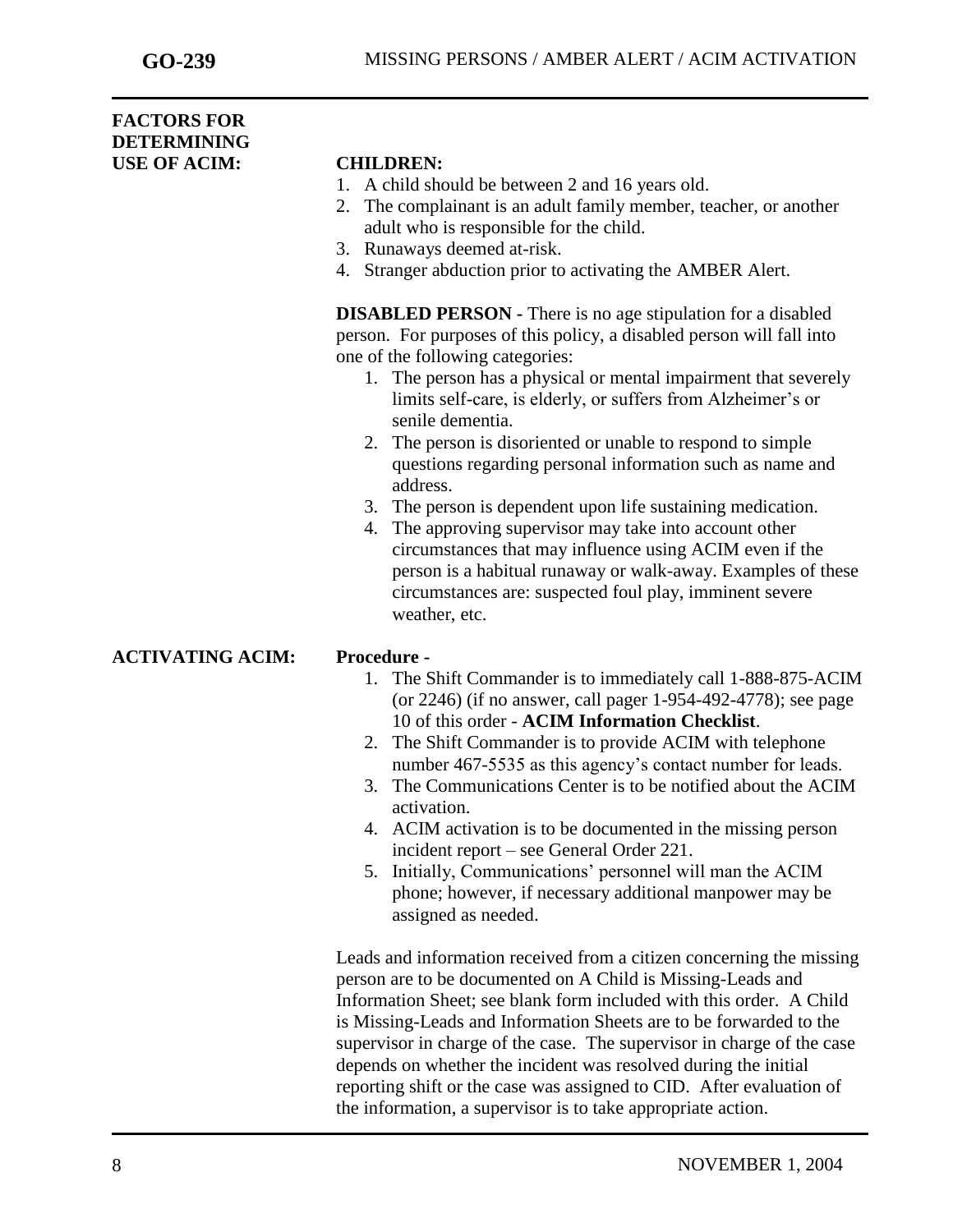**If a sighting of the missing person is confirmed**, the supervisor may want to consider re-activating ACIM. The second telephone alert should include the most recent known location. ACIM will relay this location in it's notification of residents. This is particularly important if the sighting location is in a different ZIP Code than the original report.

**If ACIM is activated more than once in the same case**, each activation is to be documented under the original case number on a supplemental incident report form. Documentation is to include activation by date and time, and the location the missing person was last seen.

**ACIM FOLLOW-UP:** If the missing person is found, the supervisor on-scene is to notify ACIM. ACIM will fax a Case Follow Up Report form to the Sheriff's Office. The supervisor in charge of the case is to complete this report and fax it back to ACIM at 1-954-763-4569. A copy of the report is to be sent to the Records Division for inclusion with the original missing person incident report.

Hobart Lewis, Sheriff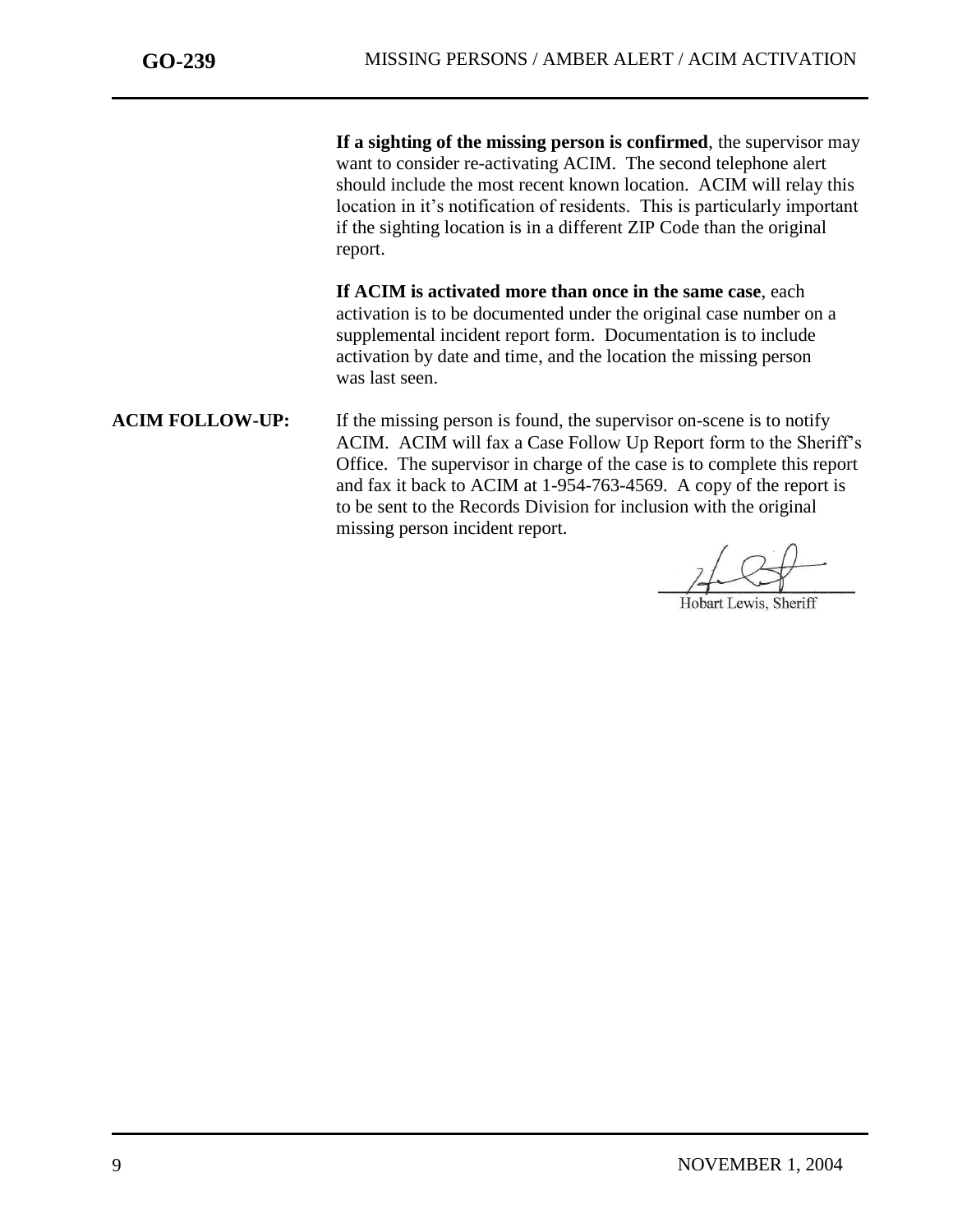### **ACIM Information Checklist**

When reporting a missing person to A Child is Missing, the Shift Commander is to provide the following information by Toll-free (888) 875-2246 or Emergency Back-Up Pager (954) 492-4778:

- Name of missing person
- DOB of missing person
- Gender
- Nationality
- Height
- Weight
- Eye color
- Hair color
- Any other characteristics such as glasses, tattoos, piercing, scars, etc.
- Clothing description
- Location last seen **with zip code**
- Provide accurate spelling of street names
- Provide nearest major intersection
- Residence if different than last seen location
- Date and time last seen
- Is the person a habitual runaway? First time missing?
- Were friends/family notified?
- Is there water or wooded areas near the last location last seen?
- Did the missing person leave in a vehicle, on a bicycle or skateboard?
- If in a vehicle, what is the vehicle description and license plate?
- Is there foul play suspected? Parental/stranger abduction?
- Was there a confrontation prior to the person's disappearance?
- Does the person have a substance abuse problem?
- Is the person taking medication?
- Case number assigned to the case
- Agency telephone number for the public to call if they have information
- Name of deputy in charge of the case
- Contact number for deputy in charge of the case cell, beeper or land line.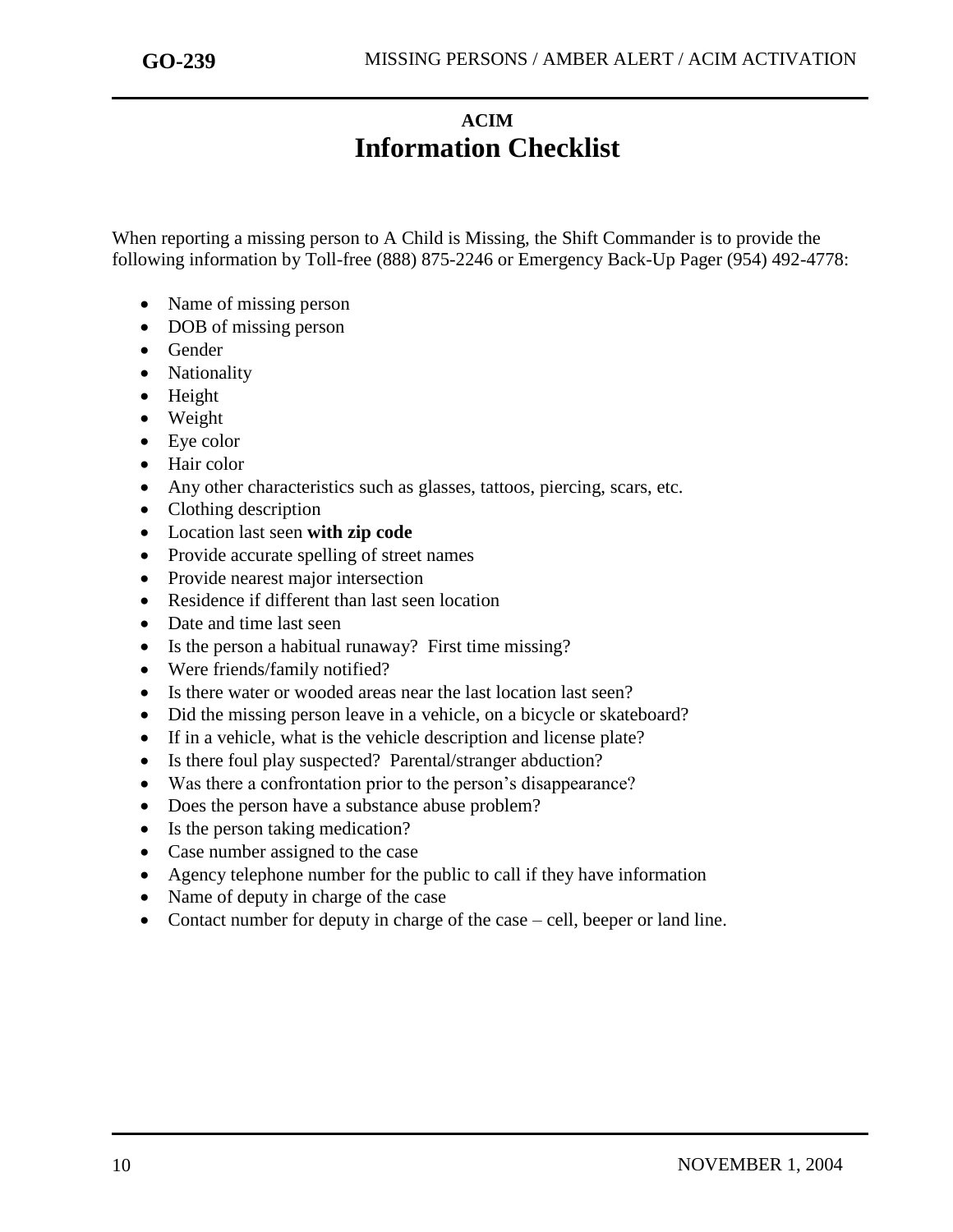### **SOUTH CAROLINA AMBER ALERT INFORMATION FORM SOUTH CAROLINA LAW ENFORCEMENT DIVISION**

Fax (803) 896-7041 (If problems, call (800) 322-4453 or (803) 737-9000)

| Reporting Agency Information                                                                                                                                                                                                                                                                                    |   | Does the law enforcement agency believe that the child has been abducted<br>(taken from their environment unlawfully, without authority of law, and                                                                                                                                                            |  |  |
|-----------------------------------------------------------------------------------------------------------------------------------------------------------------------------------------------------------------------------------------------------------------------------------------------------------------|---|----------------------------------------------------------------------------------------------------------------------------------------------------------------------------------------------------------------------------------------------------------------------------------------------------------------|--|--|
| Name of Reporting Agency:                                                                                                                                                                                                                                                                                       |   | without permission from the child's parent or legal guardian)?<br>If the child is 17 years old or younger, does the law enforcement agency<br>П<br>believe the child is in immediate danger of serious bodily harm or death, or<br>if the individual is 18 years old or older, does the law enforcement agency |  |  |
| Name /Title of Reporting Individual:                                                                                                                                                                                                                                                                            |   |                                                                                                                                                                                                                                                                                                                |  |  |
| <b>Contact Number for Reporting Agency</b>                                                                                                                                                                                                                                                                      |   | believe the individual is at greater risk for immediate danger of serious<br>bodily harm or death because the individual possesses a proven physical or<br>mental disability?                                                                                                                                  |  |  |
| Fax Number for Reporting Agency                                                                                                                                                                                                                                                                                 | П | Have all other possibilities for the victim's disappearance been reasonably<br>excluded?                                                                                                                                                                                                                       |  |  |
| <b>NCIC Number</b>                                                                                                                                                                                                                                                                                              |   | Is there sufficient information available to disseminate to the public that<br>could assist in locating the victim, suspect, or vehicle used in the abduction?                                                                                                                                                 |  |  |
| *IMPORTANT: Do NOT send an AMBER alert if the answer is NO to ANY of these questions.                                                                                                                                                                                                                           |   |                                                                                                                                                                                                                                                                                                                |  |  |
|                                                                                                                                                                                                                                                                                                                 |   |                                                                                                                                                                                                                                                                                                                |  |  |
|                                                                                                                                                                                                                                                                                                                 |   |                                                                                                                                                                                                                                                                                                                |  |  |
|                                                                                                                                                                                                                                                                                                                 |   |                                                                                                                                                                                                                                                                                                                |  |  |
|                                                                                                                                                                                                                                                                                                                 |   |                                                                                                                                                                                                                                                                                                                |  |  |
|                                                                                                                                                                                                                                                                                                                 |   | VICTIM DATE: (Please FAX a photograph of the victim to (803) 896-7041, if available)                                                                                                                                                                                                                           |  |  |
| Victim Name: New York Changes and Section 1988.                                                                                                                                                                                                                                                                 |   |                                                                                                                                                                                                                                                                                                                |  |  |
|                                                                                                                                                                                                                                                                                                                 |   |                                                                                                                                                                                                                                                                                                                |  |  |
|                                                                                                                                                                                                                                                                                                                 |   |                                                                                                                                                                                                                                                                                                                |  |  |
| $\frac{1}{2}$ Clothing: $\frac{1}{2}$ $\frac{1}{2}$ $\frac{1}{2}$ $\frac{1}{2}$ $\frac{1}{2}$ $\frac{1}{2}$ $\frac{1}{2}$ $\frac{1}{2}$ $\frac{1}{2}$ $\frac{1}{2}$ $\frac{1}{2}$ $\frac{1}{2}$ $\frac{1}{2}$ $\frac{1}{2}$ $\frac{1}{2}$ $\frac{1}{2}$ $\frac{1}{2}$ $\frac{1}{2}$ $\frac{1}{2}$ $\frac{1}{2}$ |   |                                                                                                                                                                                                                                                                                                                |  |  |
|                                                                                                                                                                                                                                                                                                                 |   |                                                                                                                                                                                                                                                                                                                |  |  |
|                                                                                                                                                                                                                                                                                                                 |   | SUSPECT DATA: (Please FAX a photograph of the suspect to (803) 896-7041, if available)                                                                                                                                                                                                                         |  |  |
|                                                                                                                                                                                                                                                                                                                 |   |                                                                                                                                                                                                                                                                                                                |  |  |
| Age: DOB: Weight: Height: Race: Sex: Next Sex: Next Sex: Next Sex: Next Sex: Next Sex: Next Sex: Next Sex: Next Sex: Next Sex: Next Sex: Next Sex: Next Sex: Next Sex: Next Sex: Next Sex: Next Sex: Next Sex: Next Sex: Next                                                                                   |   |                                                                                                                                                                                                                                                                                                                |  |  |
|                                                                                                                                                                                                                                                                                                                 |   |                                                                                                                                                                                                                                                                                                                |  |  |
|                                                                                                                                                                                                                                                                                                                 |   |                                                                                                                                                                                                                                                                                                                |  |  |
|                                                                                                                                                                                                                                                                                                                 |   |                                                                                                                                                                                                                                                                                                                |  |  |
|                                                                                                                                                                                                                                                                                                                 |   | <b>VEHICLE DATA:</b>                                                                                                                                                                                                                                                                                           |  |  |
|                                                                                                                                                                                                                                                                                                                 |   |                                                                                                                                                                                                                                                                                                                |  |  |
| Make: Model: Model: Nodel: Year: Color: Color: Nake: Color: New York 2014                                                                                                                                                                                                                                       |   |                                                                                                                                                                                                                                                                                                                |  |  |
|                                                                                                                                                                                                                                                                                                                 |   |                                                                                                                                                                                                                                                                                                                |  |  |
|                                                                                                                                                                                                                                                                                                                 |   |                                                                                                                                                                                                                                                                                                                |  |  |

Created by: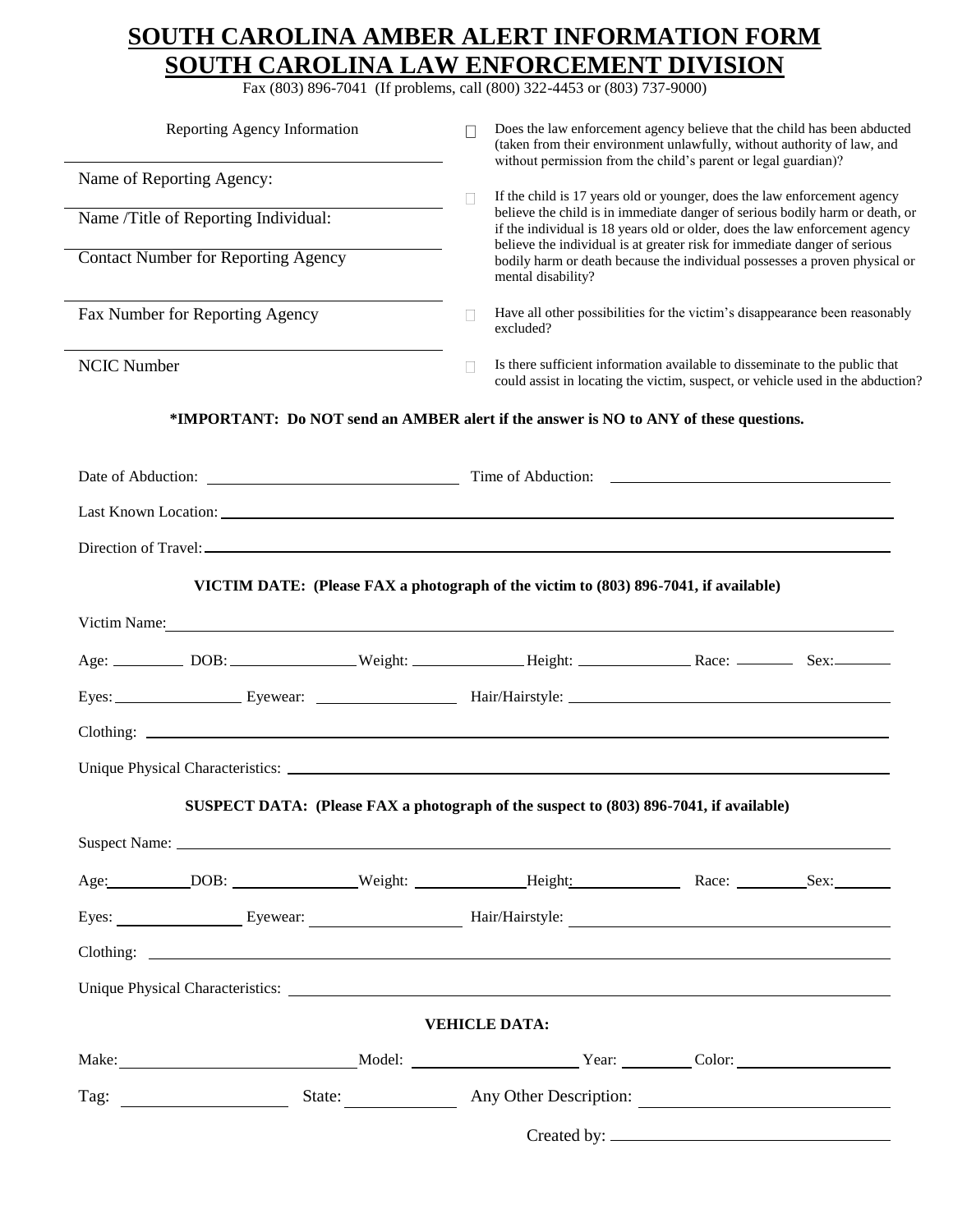# **SOUTH CAROLINA AMBER**

## **ALERT UPDATE FORM**

| DATE:<br><u> 1980 - Johann Barbara, martxa al</u> | TIME:                                                                                                                | AM/PM |
|---------------------------------------------------|----------------------------------------------------------------------------------------------------------------------|-------|
|                                                   | TO: SOUTH CAROLINA LAW ENFORCEMENT DIVISION                                                                          |       |
|                                                   | FAX (803) 896-7041 (If problem, call (800) 322-4453 or (803) 737-9000)                                               |       |
| FROM:                                             | <u> 1989 - Jan Samuel Barbara, martin da shekara tsara 1989 - Andrea Samuel Barbara, mashrida a shekara tsara 19</u> |       |
| <b>CONTACT PERSON:</b>                            |                                                                                                                      |       |
| TELEPHONE #:                                      |                                                                                                                      |       |
| <b>FACSIMILE#:</b>                                |                                                                                                                      |       |
|                                                   | <b>UPDATE INFORMATION</b>                                                                                            |       |
|                                                   | NCIC#:                                                                                                               |       |
| <b>VICTIM'S NAME:</b>                             |                                                                                                                      |       |
| <b>DATE OF BIRTH:</b>                             |                                                                                                                      |       |
| <b>UPDATED INFORMATION:</b>                       |                                                                                                                      |       |
|                                                   |                                                                                                                      |       |
|                                                   |                                                                                                                      |       |
|                                                   |                                                                                                                      |       |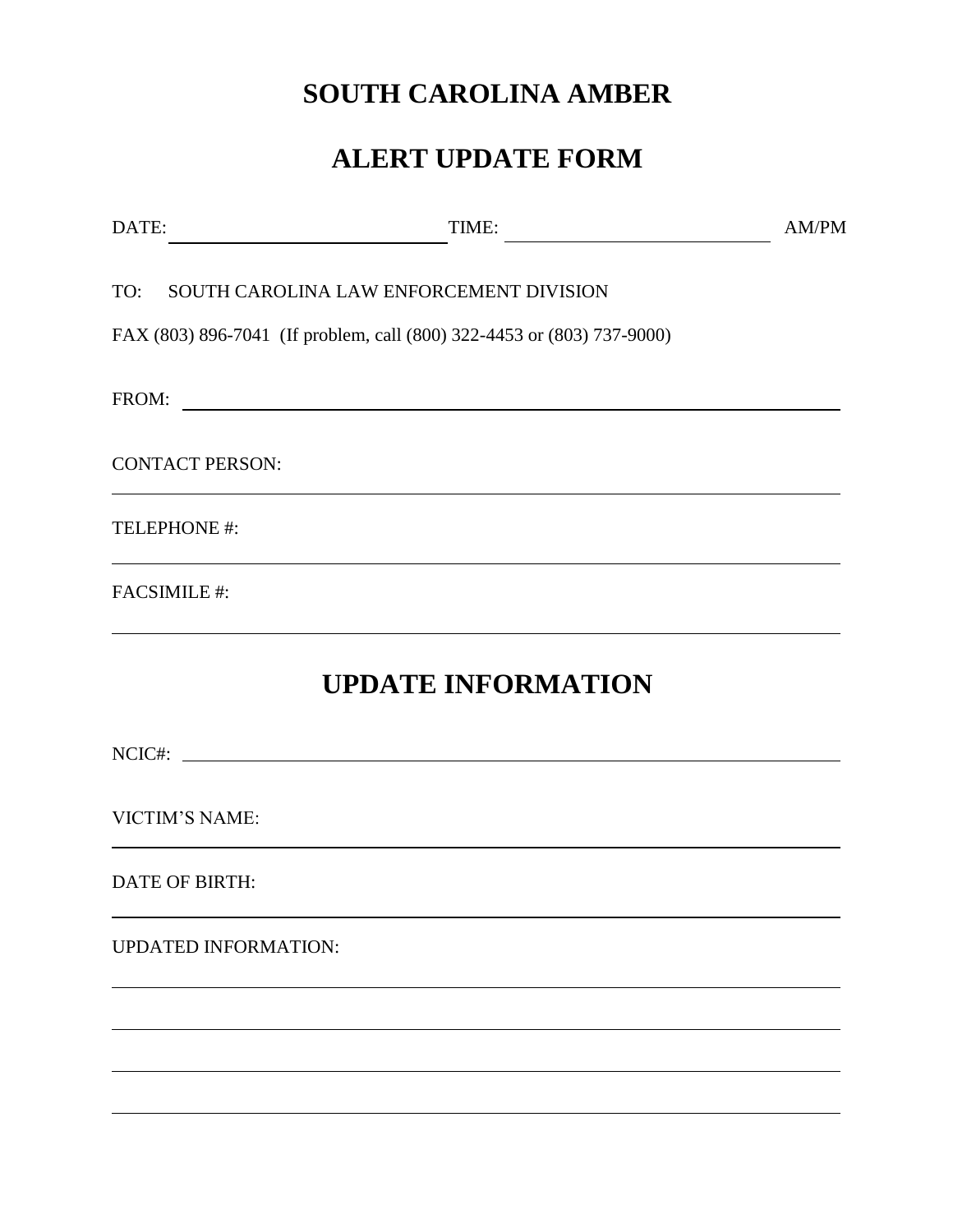## **SOUTH CAROLINA AMBER**

## **ALERT CANCELLATION FORM**

| DATE:                  | TIME:                                                                      | AM/PM |
|------------------------|----------------------------------------------------------------------------|-------|
|                        | TO: SOUTH CAROLINA LAW ENFORCEMENT DIVISION                                |       |
|                        | FAX (803) 896-7041 (If problem, call (800) 322-4453 or (803) 737-9000)     |       |
|                        |                                                                            |       |
| <b>CONTACT PERSON:</b> | the control of the control of the control of the control of the control of |       |
| TELEPHONE #:           |                                                                            |       |
| <b>FACSIMILE#:</b>     |                                                                            |       |
|                        | <b>CANCELLATION INFORMATION</b>                                            |       |
|                        |                                                                            |       |
| <b>VICTIM'S NAME:</b>  |                                                                            |       |
| <b>DATE OF BIRTH:</b>  |                                                                            |       |
|                        |                                                                            |       |
|                        |                                                                            |       |
|                        |                                                                            |       |
|                        |                                                                            |       |